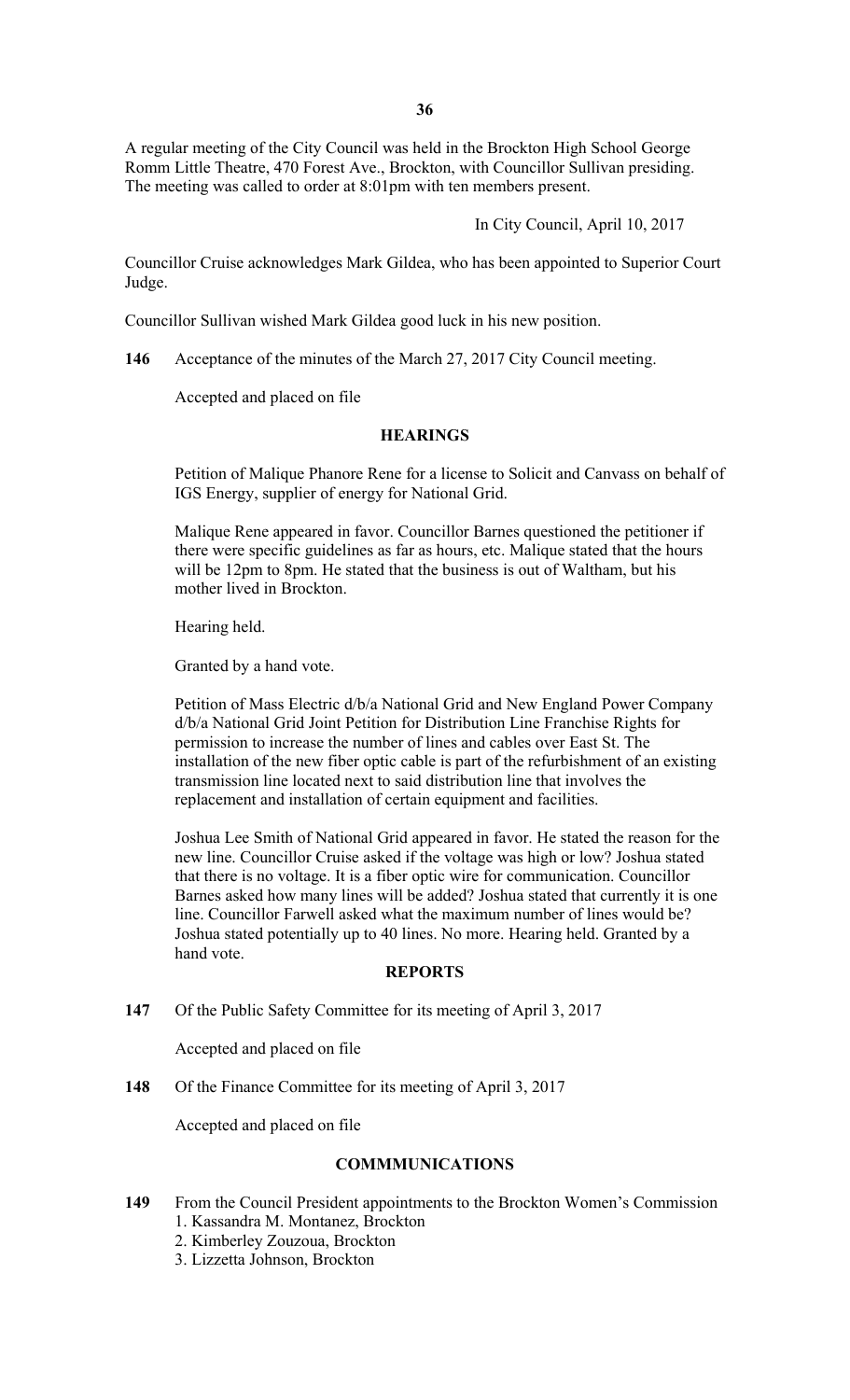Accepted and placed on file

Councillor Sullivan stated that the previous three women were just appointed by him.

Councillor Cruise stepped down.

### **UNFINISHED BUSINESS**

**487** An Ordinance Amending Article II of the Revised Ordinances of the City of Brockton Article II of the Revised Ordinances of the City of Brockton is hereby amended by inserting the following new section: Section 2-382 Minimum Qualifications for Director of Personnel. (FAVORABLE)(FINAL READING)

Ordained by a roll call vote taken by "yeas" and "nays"; nine members present an all voting in the affirmative. Councillors Cruise and Rodrigues absent.

Councillor Cruise motioned to take the following five petitions collectively and was properly seconded. The motion carried by a hand vote.

Petition of Jean Francois Bernadeau Dba Bernadeau Auto Repair for a Motor Vehicle Repair Mechanical License located at 74 B Plain St., Brockton, MA. (FAVORABLE as stipulated, Building Dept provide Council with approval as to zoning)

Councillor Cruise withdrew motion to take collectively, as the first petition had different stipulations than the others and was properly seconded. The motion carried by a hand vote.

Councillor Monahan motioned to refer to Public Safety, due to the fact that no letter was received from Building Dept. and was properly seconded. The motion carried by a hand vote.

Councillor Studenski motioned to take the following four petitions collectively and was properly seconded. The motion carried by a hand vote.

Petition of Yeuheni Mychko DBA Solid Auto Care Corp. for a Motor Vehicle Repair Mechanical License located at 967 Montello St., Unit A-B, Brockton, MA. (FAVORABLE Conditional upon submittal of a plan compliant with Ordinance and acceptance to Building Inspector and Fire Prevention.)

Petition of Bernard Joseph DBA J & B Auto Repair & Frame Works for a Motor Vehicle Repair Mechanical License located at 967 Montello St., Unit C & D, Brockton, MA. (FAVORABLE Conditional upon submittal of a plan compliant with Ordinance and acceptance to Building Inspector and Fire Prevention.)

Petition of Ronald Homere DBA Bernado and Ron Auto Repair for a Motor Vehicle Repair Mechanical License located at 967 Montello St., Unit E, Brockton, MA. (FAVORABLE Conditional upon submittal of a plan compliant with Ordinance and acceptance to Building Inspector and Fire Prevention.)

Petition of Rowland Okafor DBA Rowland Automotive for a Motor Vehicle Repair Mechanical License located at 967 Montello St., Unit F, Brockton, MA. (FAVORABLE Conditional upon submittal of a plan compliant with Ordinance and acceptance to Building Inspector and Fire Prevention.)

Legal Counsel Mark Gildea stated that the map received for 967 Montello St. is not complete and has not been approved by the Building Inspector and Fire Prevention.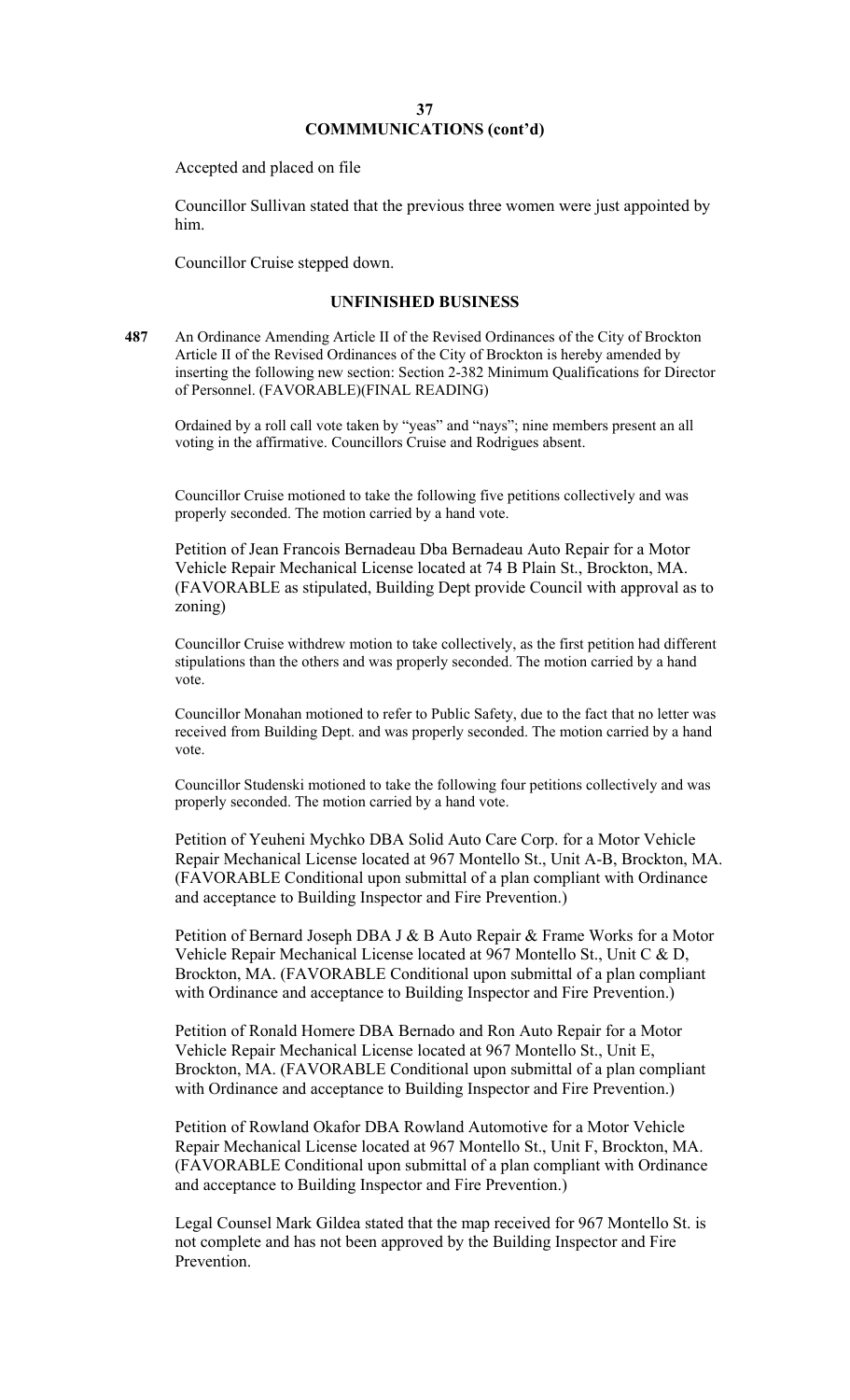# **UNFINISHED BUSINESS (cont'd)**

Cruise motioned to refer the 4 above petitions to Public Safety and was properly seconded. The motion carried by a hand vote.

Councillor Lally motioned to take items **616-620** collectively and was properly seconded. The motion carried by a hand vote.

- **616** Ordered: That the common necessity and convenience of the inhabitants of the City of Brockton require the laying out and acceptance of Bernard Road from Rodney Street easterly and northerly, a distance of about 1,566 feet, and for that purpose it is necessary to take an easement for Highway Purposes and lay out as a public street or way. (FAVORABLE)
- **617** Ordered: That the common necessity and convenience of the inhabitants of the City of Brockton require the laying out and acceptance of Bernard Circle from Bernard Road northerly and easterly to Bernard Road, a distance of about 605 feet, and for that purpose it is necessary to take an easement for Highway Purposes and lay out as a public street or way. (FAVORABLE)
- City of Brockton require the laying out and acceptance of Bourne Street from **618** Ordered: That the common necessity and convenience of the inhabitants of the Winter Street northerly, a distance of about 1,737 feet, and for that purpose it is necessary to take an easement for Highway Purposes and lay out as a public street or way. (FAVORABLE)
- **619** Ordered: That the common necessity and convenience of the inhabitants of the City of Brockton require the laying out and acceptance of Talbot Street from Partridge Drive, southerly, a distance of about 502 feet, to the southerly lines of lots 172 and 183 on the following described plan, and for that purpose it is necessary to take an easement for Highway Purposes and lay out as a public street or way. (FAVORABLE)
- City of Brockton require the laying out and acceptance of Partridge Drive from **620** Ordered: That the common necessity and convenience of the inhabitants of the (Old) Ash Street, westerly to Emory Street, a distance of 733.61 feet, and for that purpose it is necessary to take an easement for Highway Purposes and lay out as a public street or way. (FAVORABLE)

Adopted by a roll call vote taken by "yeas" and "nays"; ten members present and all voting in the affirmative. Councillor Rodrigues absent.

Councillor Eaniri motioned to file for reconsideration with the wish that it not prevail on items **616-620** and was properly seconded. Reconsideration failed by a hand vote.

**142** Appropriation of the total grant in the amount of \$70,000 From: Massachusetts Department of Public Health Bureau of Substance Abuse Services (BSAS) Grant To: City of Brockton mayor's Office-Massachusetts Department of Public Health Bureau of Substance Abuse Services (BSAS) Grant Fund**.** (FAVORABLE)

Adopted by a roll call vote taken by "yeas" and "nays"; ten members present and all voting in the affirmative. Councillor Rodrigues absent.

**120** Resolve: to invite Senator Michael Brady, to respond to city council enquiries as to the status of the Ganley Building. (FAVORABLE)

Adopted by a roll call vote taken by "yeas" and "nays"; ten members present and all voting in the affirmative. Councillor Rodrigues absent.

Councillor Asack stated that she would like a letter to be sent to the Governor on behalf of the City Council and Mayor and School Committee.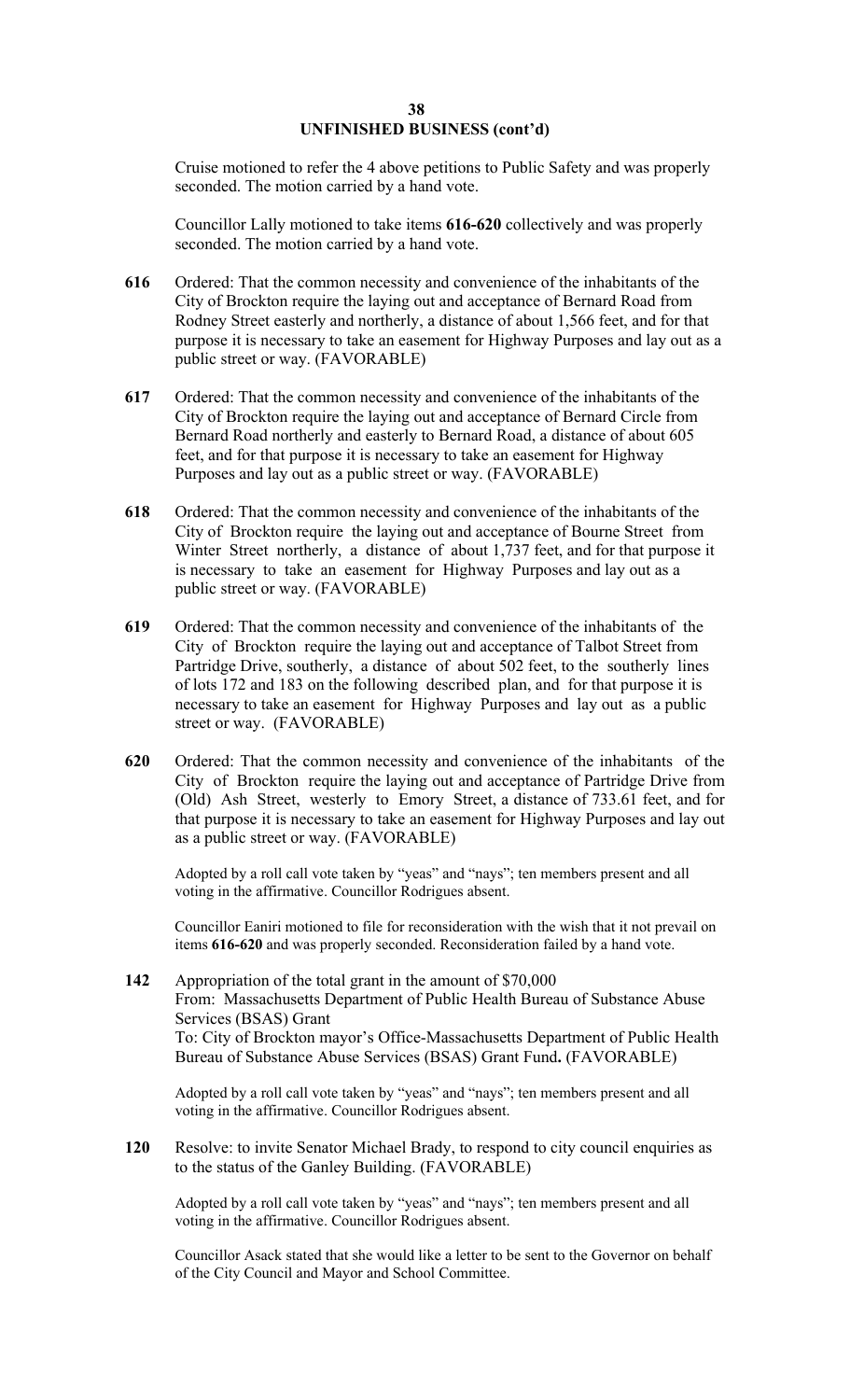#### **39 UNFINISHED BUSINESS (cont'd)**

assessed property value prior to tax title proceedings, amount of proceeds from **123** Resolve: The City Solicitor or his designee and the Collector-Treasurer appear before a committee of the City Council to discuss the policies, procedures, and Financial data relating to taking possession of properties. And be it further Resolved: that data relating to properties taken by tax title during the Fiscal Year 2016 and in Fiscal Year 2017 through the date of this Resolve, including address, sale of individual properties, name of person or entity to whom property was sold and transferred, and expenses relating to taking possession of the properties be made available to the City Council five (5) days prior to any public discussion to allow for proper review. (FAVORABLE)

Adopted by a roll call vote taken by "yeas" and "nays"; ten members present and all voting in the affirmative. Councillor Rodrigues absent.

### **ORDERS**

**150** Ordinance: An Ordinance Amending Chapter II of the Revised Ordinances of the City of Brockton. Be it ordained by the City Council of the City of Brockton as follows: Chapter 20. Streets and sidewalks, and the "Complete streets Ordinance" as ordained by vote of the City Council on October 11, 2016, is hereby amended.

### Referred to Ordinance

- **151** Ordered: That the City Council accepts the Grant of Easement from the City of Brockton to Massachusetts Electric Company to construct, reconstruct, repair, maintain, operate and patrol, for the transmission of high and low voltage electric current and for transmission of intelligence and telephone use one (1) anchor and guy, and all necessary equipment and appurtenances over, across, under and upon the area of the hereinafter described property owned by the City of Brockton. Southerly side of Centre Street to originate from existing Pole #21 upon a certain portion of parcels of the land described in a deed dated December 18, 1998.
- **152** Resolved: that representatives of the Brockton Court Service Center at the George N. Covett Courthouse be invited to appear before a Committee of the City Council to inform and educate elected leaders and the Brockton Community about the support and resources available at the Brockton Court Service Center.

Referred to Finance

Granting: Petition having been filed and meeting held as provided by law, it is hereby ordered that MASSACHUSETTS ELECTRIC COMPANY d/b/a NATIONAL GRID and NEW ENGLAND POWER COMPANY d/b/a NATIONAL GRID, their respective successors and assigns, be and are hereby granted locations for, and permission and consent to construct, maintain, repair, operate and use existing lines for the transmission and distribution of high and low electric current, data and other intelligence, upon, along, through, over and across a certain public way in the City of Brockton, as requested in its Petition dated April 4, 2017, by adding an additional wire or wires to be strung across and along said public way between structures on private property.

Granted by a hand vote.

Council President Sullivan thanked Councillor Eaniri for stepping in for him at the Finance Committee meeting.

He also stated that the next Finance Committee and City Council meetings in April will be at the George Romm Little Theatre, 470 Forest Ave., Brockton High School, Brockton, MA.